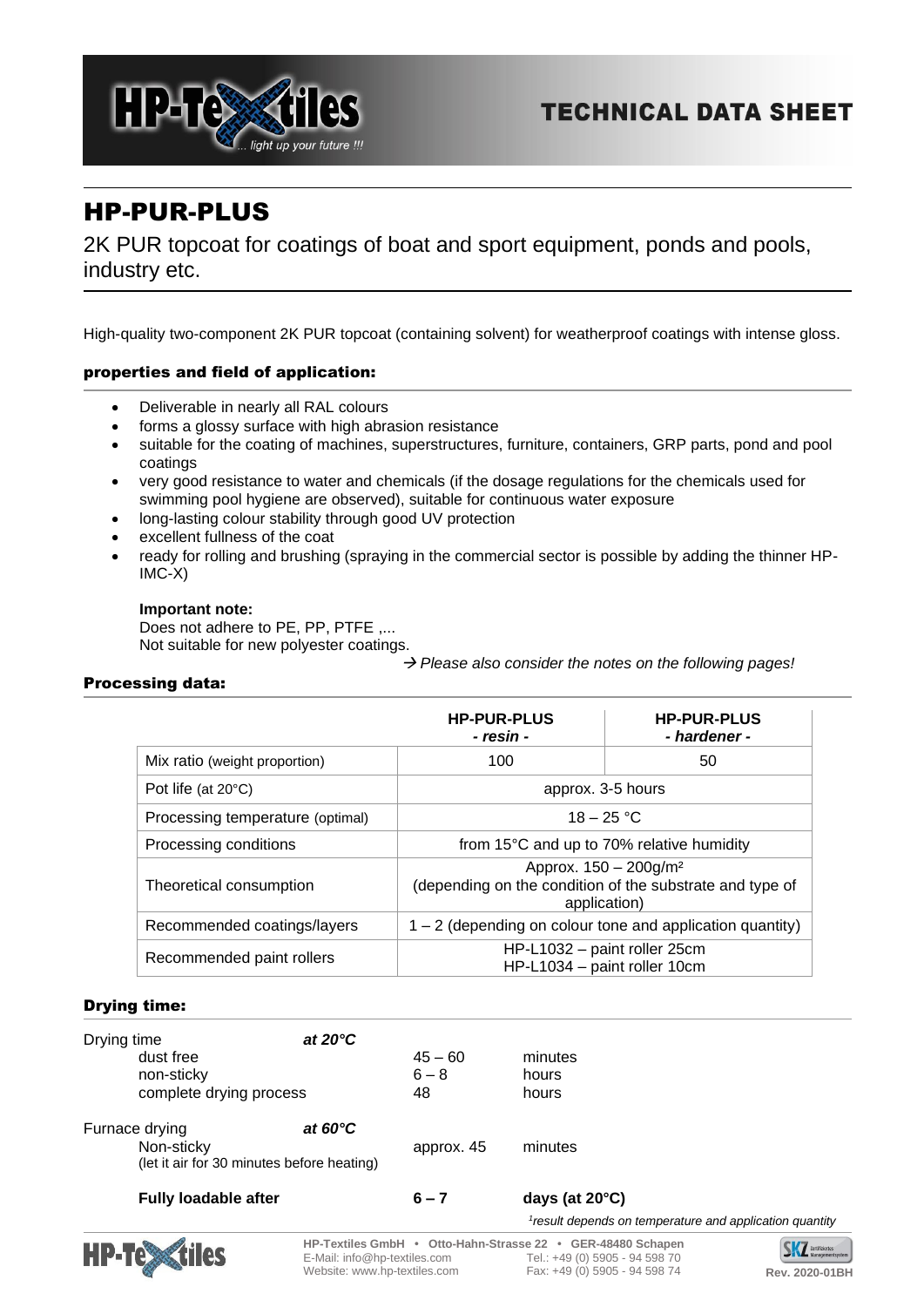

## Surface preparation:

The surface must be clean and dry as well as free of grease, rust and old paints.

|          | <b>GRP</b> | wood                | Alu      | steel                                  | <b>Product / Remarks</b> |  |
|----------|------------|---------------------|----------|----------------------------------------|--------------------------|--|
| Cleaning | <b>ves</b> | <b>ves</b>          | yes      | yes                                    | HP-AC (acetone)          |  |
| Grinding | 80-180     | 80-180<br>and lower | Blasting | blasting                               | Grinding paper           |  |
| filling  | on demand  |                     |          | $HP-E30S$<br><b>E45KL</b> plus fillers |                          |  |
| priming  | yes        | yes                 | yes      | yes                                    | E80FS + thinner XB       |  |

## Renovation of GRP basin:

First the surface must be freed from the old paint. For this we recommend sandpaper with coarse grain. Large surfaces can also be sandblasted as an alternative.

Shortly before coating, the surface should be degreased once again with a lint-free cloth soaked in acetone. The surface can be primed as soon as the acetone has completely evaporated.

The optimum temperature range for carrying out the work is 18°C - 25°C. The substrate temperature must be at least 16°C.

The primer **HP-E80FS** is applied with a polyamide roller (HP-L1016 or HP-L1017). At low substrate temperatures the epoxy primer can thicken. For optimisation the thinner HP-XB must be added to the system in a concentration of approx. 2-5%

To achieve optimum adhesion, HP-PUR-PLUS should be applied to the not yet completely cured primer. Optimal is a walkable but still slightly sticky substrate. If coating is applied after 24 hours (at max. 20°C ambient temperature), it is imperative that the entire substrate is sanded, otherwise adhesion may be too low.

#### Safety instructions:

The safety instructions can be found in the respective containers and safety data sheets. Do not allow children to handle. Avoid inhalation of vapours and product contact with skin. Wear suitable protective gloves and goggles. Contains xylene.

The usual protective measures for paints must be observed. Processing only under good ventilation.

#### Mixing:

Carefully mix the resin and hardener according to the specified ratio with a suitable stirrer, free of bubbles. Allow the mixture to rest for 10 minutes before use to allow any bubbles to escape. Then process within the pot life.

#### Application procedure:

**The HP-PUR-PLUS is ready to roll and spread.** For application we recommend our varnishing rollers HP-L1032 (width 25cm) and HP-L1034 (width 10cm) or suitable varnishing brushes or surface brushes. Conventional varnishing rollers available in do-it-yourself superstores cannot be recommended due to bubble formation during application!

#### ... Application on "fresh" epoxy laminate:

The HP-PUR-PLUS can be applied directly to the fresh epoxy laminate (epoxy resins from HP-Textiles). For an optimal bond without intermediate sanding, the last layer of the underlying epoxy coating must not be older than 24h (at max. 20°C ambient temperature). A firm but still slightly sticky substrate is ideal. If the coating is applied after 24 hours, the entire substrate must be sanded, otherwise the adhesion may be too low.